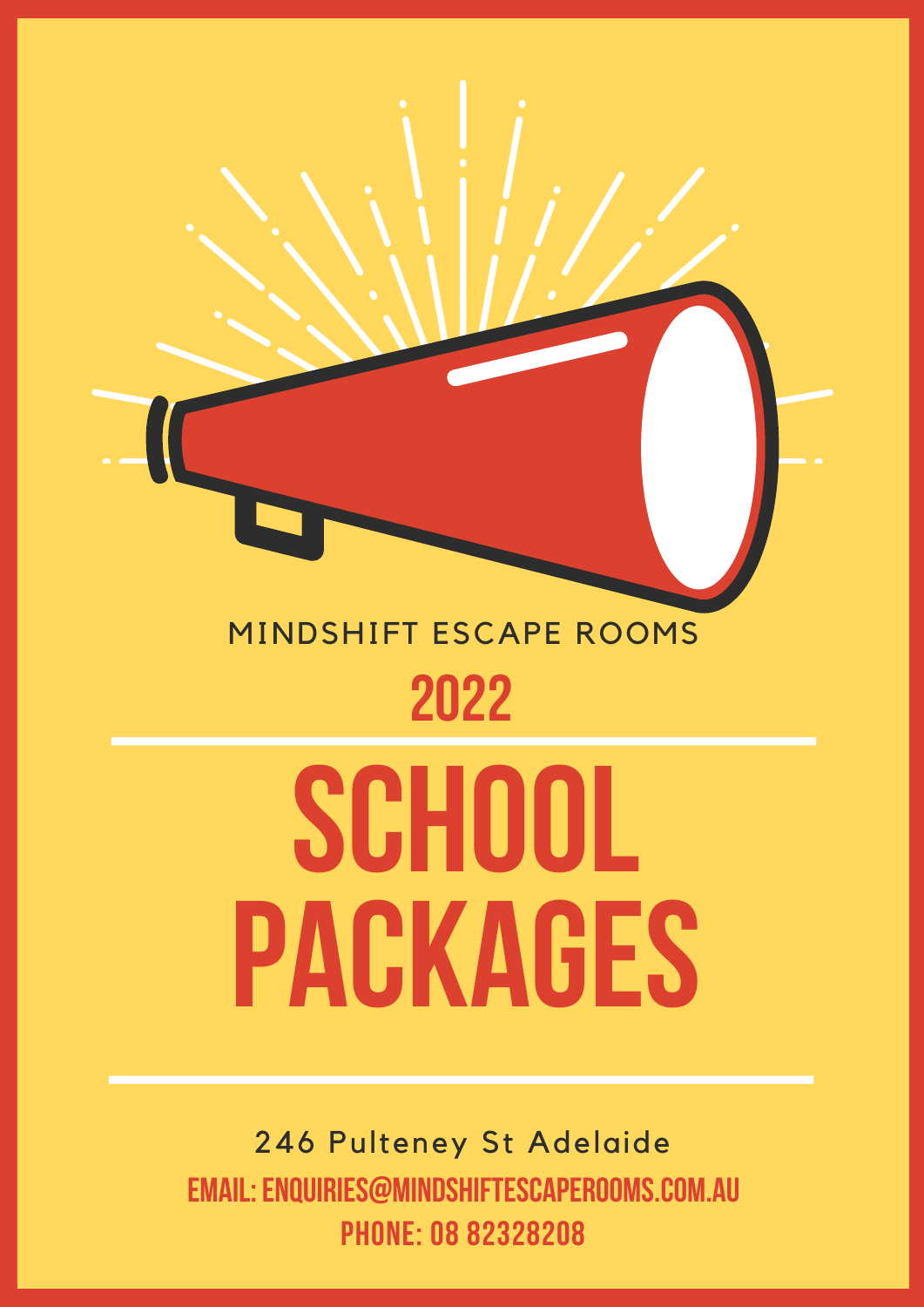

# **ABOUTUS**

#### **AS ADELAIDE'S MOST STUDENT CENTRIC CBD, ESCAPE ROOM VENUE, WE CAN HELP YOU TO CREATE AN EXCITING GROUP EXCURSION ACTIVITY**

OUR ROOMS ARE NOT ONLY DESIGNED WITH A LEVEL OF TECHNOLOGY BUT INCORPORATE THE TRADITIONAL LOCK AND KEY STYLE ESCAPE ALL INTEGRATED INTO AN IMMERSIVE STORYLINE.

PROVIDE STUDENTS WITH PRACTISE IN GENUINE LATERAL AND LOGICAL THINKING STRATEGIES + ENGAGE TEAMWORK SKILLS.

#### **FREE POST GAME QUESTIONNAIRE + RISK ASSESSMENT INCLUDED**

We provide a friendly welcoming host to greet you at the door where you'll feel part of the action immediately inside our 40's themed lobby.

After a short pre-game brief, our story telling game masters will take you on a journey like no other, setting the scene with your very own objective.

With victory in sight, jump back into reality where we will be waiting for you to return!